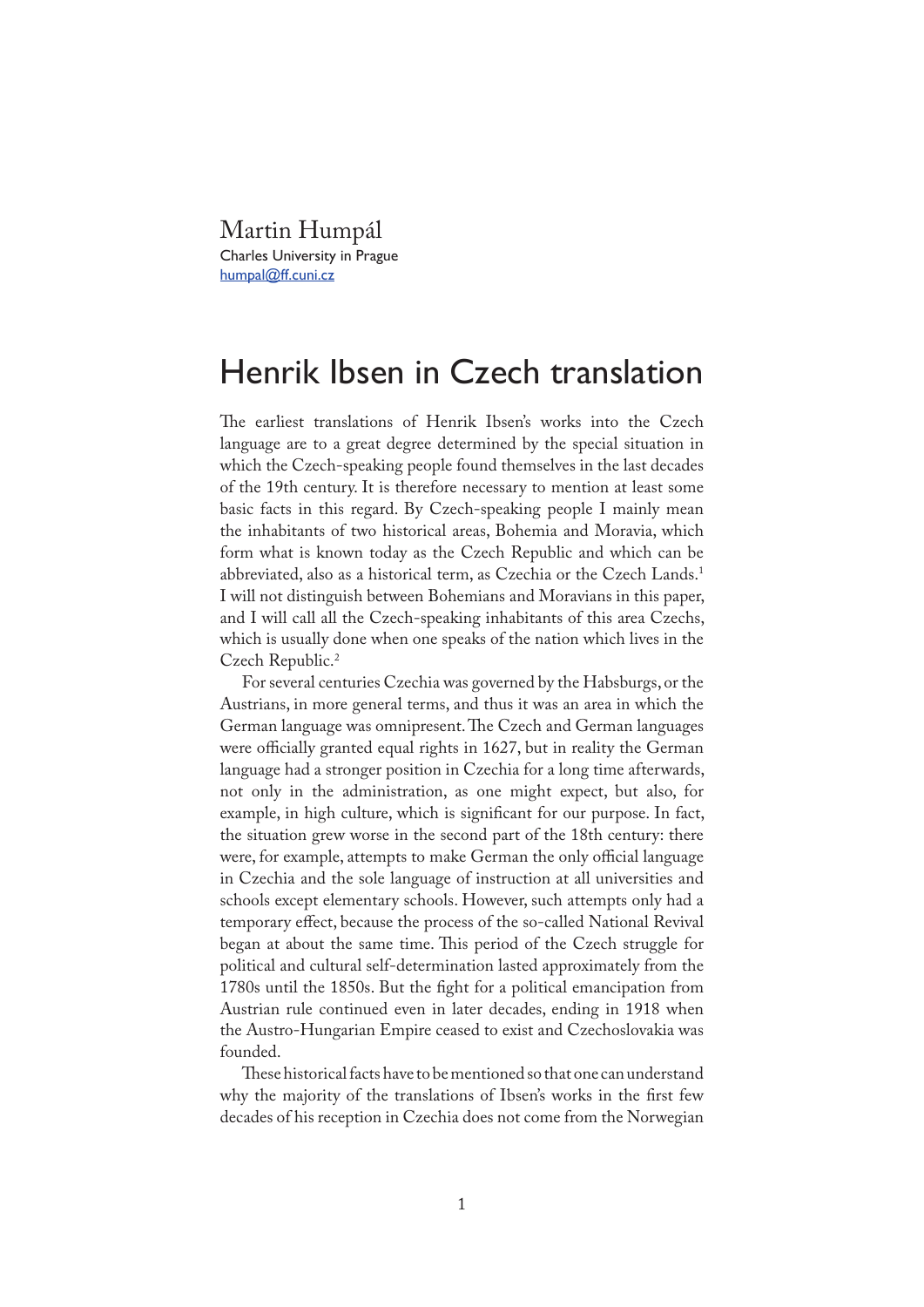original, but from German. Ibsen began to be translated and staged in the 1870s. A great part of the Czech population was bilingual at that time, they spoke both Czech and German, and in some elite circles the knowledge of German was actually deeper than the knowledge of Czech. In addition, the in�uence of the German-language culture was generally very strong. At the same time, there were very few people with the first-hand knowledge of the Norwegian language then. Given all this, the fact that Ibsen entered the Czech culture via German is not surprising.

Before I explore the implications thereof further, I would like to point out a general problem. Discussing the history of translations of plays is inherently difficult for relatively obvious reasons: not every drama that is staged is published in printed form, and not every play that is published ends up being staged. Thus although one sometimes has information as to who translated Ibsen's texts for some of the early Czech productions, only some of these translations have been preserved. Therefore one can only speculate about the quality of some of the earliest attempts to render the Norwegian playwright in the Czech language.

However, judging by what *has* been preserved, one can relatively easily come to the conclusion that the quality of the earliest Ibsen translations was relatively poor. Some of the Czech scholars who have dealt with this topic before have already mentioned the low quality of the older translations, and they have tried to give explanations for this phenomenon.<sup>3</sup> The fact that Ibsen was often translated from German is perhaps the most obvious reason: such secondary translations are twice removed from the original, and thus the likelihood that they render the Norwegian text well is even lesser than in the case of the German version in between, either in terms of accuracy or style. Here I should mention the fact that some of the earliest Czech versions of Ibsen's texts state the name of the translator, but it is not always mentioned whether he or she translated from Norwegian or from German. One might sometimes even encounter cases of false advertisement in older Czech translations from Scandinavian languages: a particular book might say "translated from the Norwegian," but certain elements in the text reveal that the translation was done from the German version. One can find various types of evidence for this. Some can only be detected by means of a detailed analysis of semantic differences in vocabulary, others are more obvious. Of the more conspicuous, one could mention, for example, the name of the character of Krogstad from *A Doll's House*. Both in Wilhelm Lange's German translation and in two of the early Czech translations Krogstad is not Krogstad, but Günther.<sup>4</sup> The German influence also explains the fact that *A Doll's House* is much better known as *Nora* in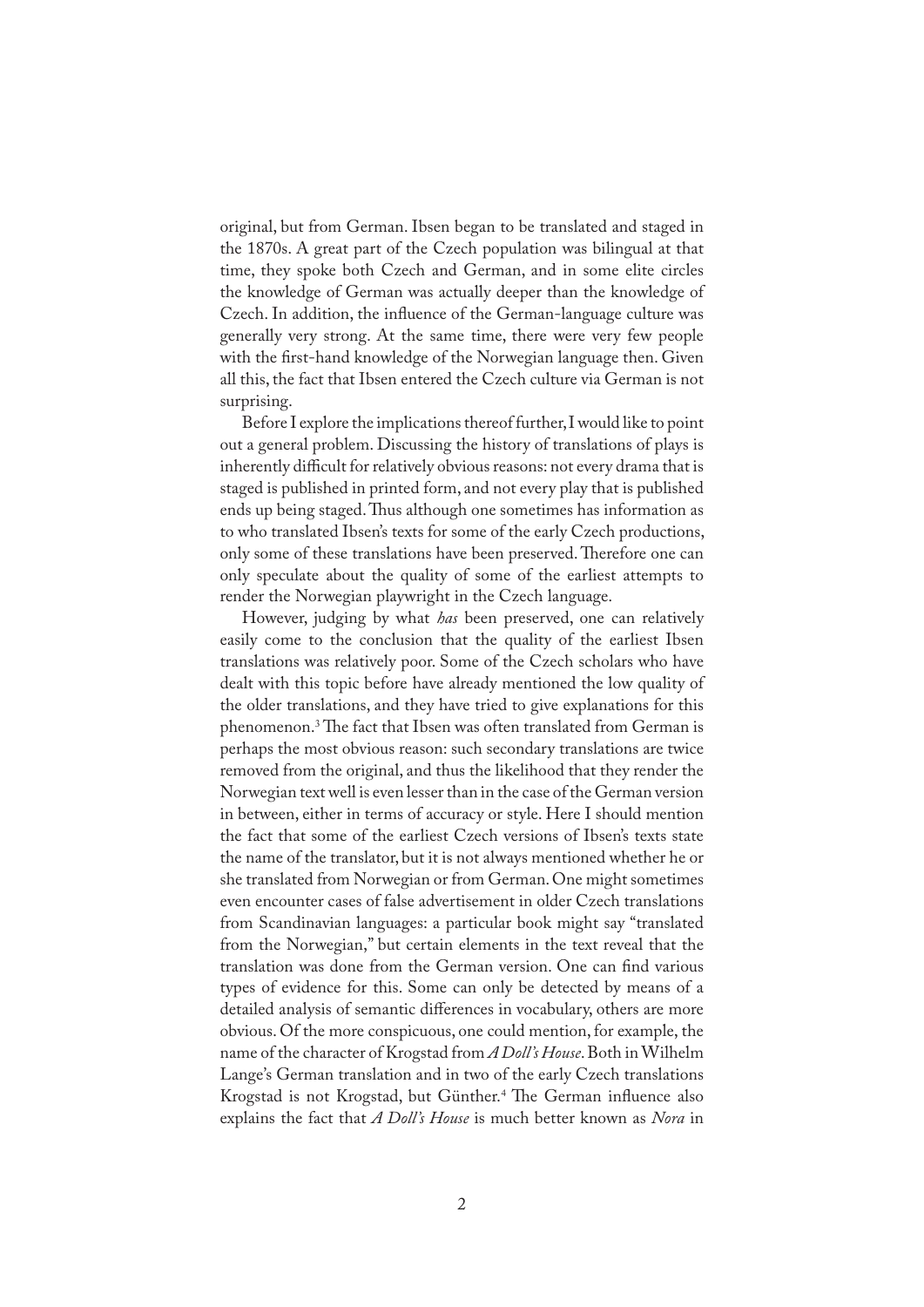Czechia. As is well known, this is the title the first German translator Lange gave the text in 1879, and this is what the play continued to be called in the German-speaking countries for a long time to come.<sup>5</sup> Several Czech translations and many Czech productions retained the "German" title as well, thus creating the illusion that this is what the play is called in the original. In fact, some Czech theaters still use the title *Nora* when they stage the play nowadays even if they base their productions on more modern translations which do preserve one or the other version of the original title.

The first Czech translations of Ibsen from Norwegian only began to appear after the turn of the century<sup>6</sup>, but translating Ibsen from the original was still not the rule at that time. However, it was already evident to many intellectuals that the practice of translating the dramatist from German should be abandoned. For example, after the premiere of *The Lady from the Sea* in the National Theater in 1905 a reviewer for one Czech magazine complained: "Some of the expressions used in the translation do not �t the idea. Why does one translate Ibsen from German if there are Czechs with excellent knowledge of Norwegian, such as Karel Kučera or Hugo Kosterka [two accomplished translators from Norwegian; M. H.]?"7 Despite such criticisms, it still took some years before the situation changed. It seems tenable to claim that "the majority of [Ibsen] translations that were staged at Czech theaters until (at least) 1918 came from German."8

Translating via German is, however, only one of the explanations as to why the earliest Czech translations of Ibsen are of relatively poor quality. The second general reason – and this also concerns some translations from Norwegian – is that translation as craft was not yet very developed. Something like a reservoir of shared translator's techniques, i.e., a set of standard approaches to translating in general, or to translating from concrete languages in particular, did not yet exist around the turn of the 19th and 20th centuries.<sup>9</sup> Translations from that era reveal, often quite blatantly, the underlying grammatical and stylistic structures of the source languages. In other words, the diction is not adjusted enough to the natural features of the target language. It seems that transferring the contents was the primary goal, whereas much less attention was given to the form.<sup>10</sup> The problem I have just described still occurs even in some translations from the interwar period.

In addition, prose drama was likely to suffer more from bad translation than other literary genres. Many people involved in the theater business considered the text of a play to be only one of the many ingredients of the theatrical production. The text was usually not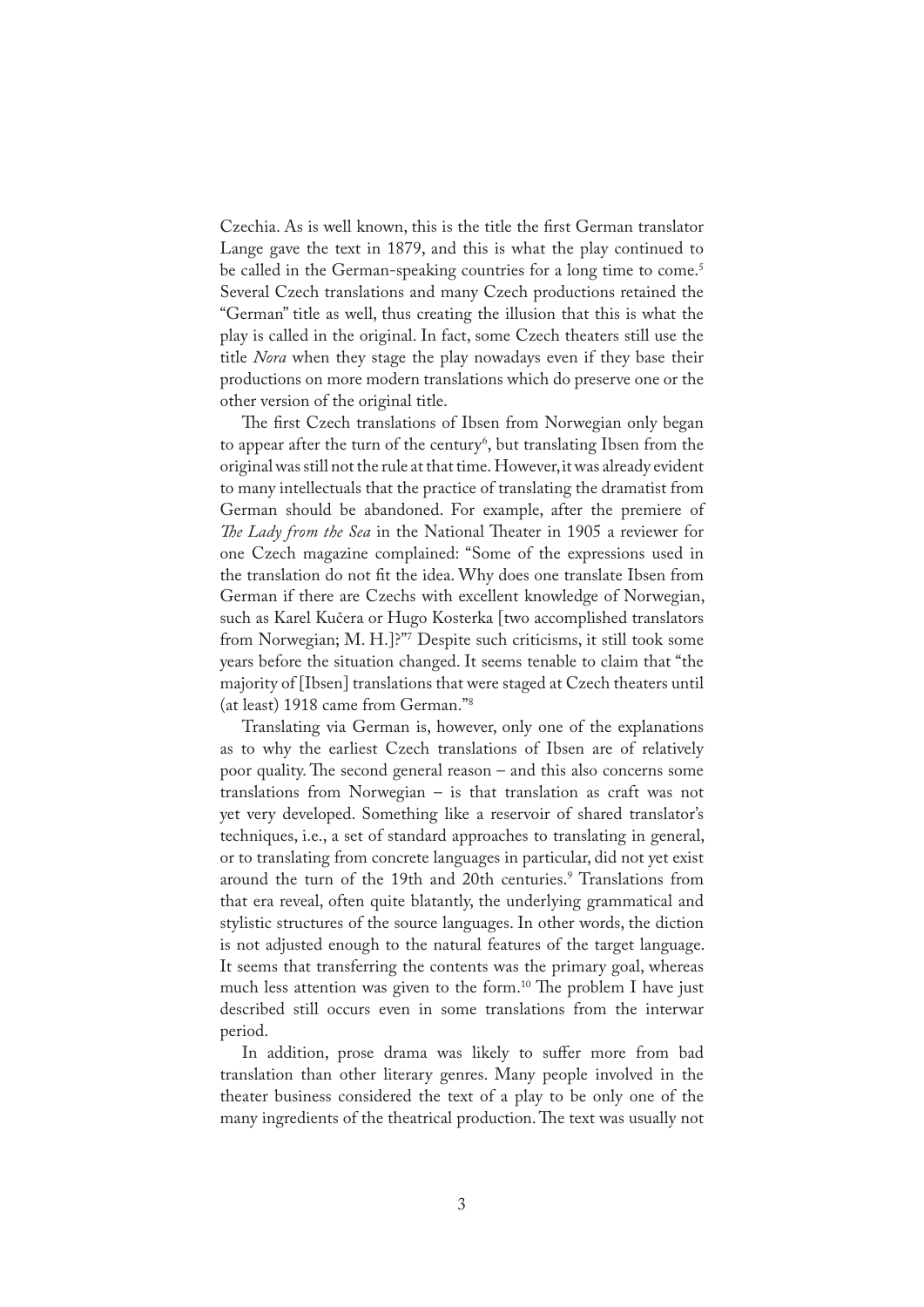regarded as an accomplished aesthetic whole the integrity of which one should attempt to preserve, but rather as a more or less flexible material for creating a performance. Therefore the translations were not always done by skilled translators, but often by amateurs, for example by actors from the theater companies which wanted to stage a concrete foreign play.11 Moreover, some of the early translators would not only feel free to delete certain parts of the text, but they would sometimes even add entire sentences and passages that were not in the original. Thus some of the early Czech versions of Ibsen's works were more or less loose adaptations, rather than translations in the proper sense. Therefore what the theatergoer eventually saw on the stage may have been very far from the original text. This is probably the only way one can explain such a bizarre evaluation of the production of *A Doll's House* in the National Theater in 1889 as when a reviewer described it as an "interesting comedy."<sup>12</sup>

After 1918 the practice of translating Scandinavian literature from German came to be more and more seldom. Ever more translators appeared who knew Scandinavian languages and culture well. Thus during the interwar period the majority of translations of Scandinavian authors were already done directly from the original. Therefore also the Czech versions of Ibsen's dramas gained in both faithfulness and linguistic fluency.

However, more substantial changes in translating Ibsen only took place in the second half of the 20th century. The edition of *Henrik Ibsen's Writings* in four volumes, most of which were published at the end of the  $1950s^{13}$ , is an important milestone in this regard. The project was never completed; it was originally planned as a five-volume set. Nonetheless, the four existing volumes include all of Ibsen's dramas from *Brand* to *When We Dead Awaken*, as well as a selection of the author's prose pieces, articles, letters and public speeches. The wellknown Czech Scandinavianist Radko Kejzlar supervised the project, and the team consisted of several translators with good knowledge of the Norwegian language and culture. The *Writings* already represented quite a modern translation and it remained to be the standard Czech edition of Ibsen's works for decades. Only very recently, in 2006, was it superseded by a new edition of the author's selected dramas in two volumes, called simply *Plays*. 14 �e two volumes contain *Peer Gynt* and Ibsen's last 11 plays. These 12 plays are, at the same time, those of Ibsen's works that are still alive in Czech theaters, and were so in the last approximately 50 years (with the exception of *Little Eyolf* which is only rarely staged). In the remaining part of my paper I would therefore like to point out some important differences between the 1950s edition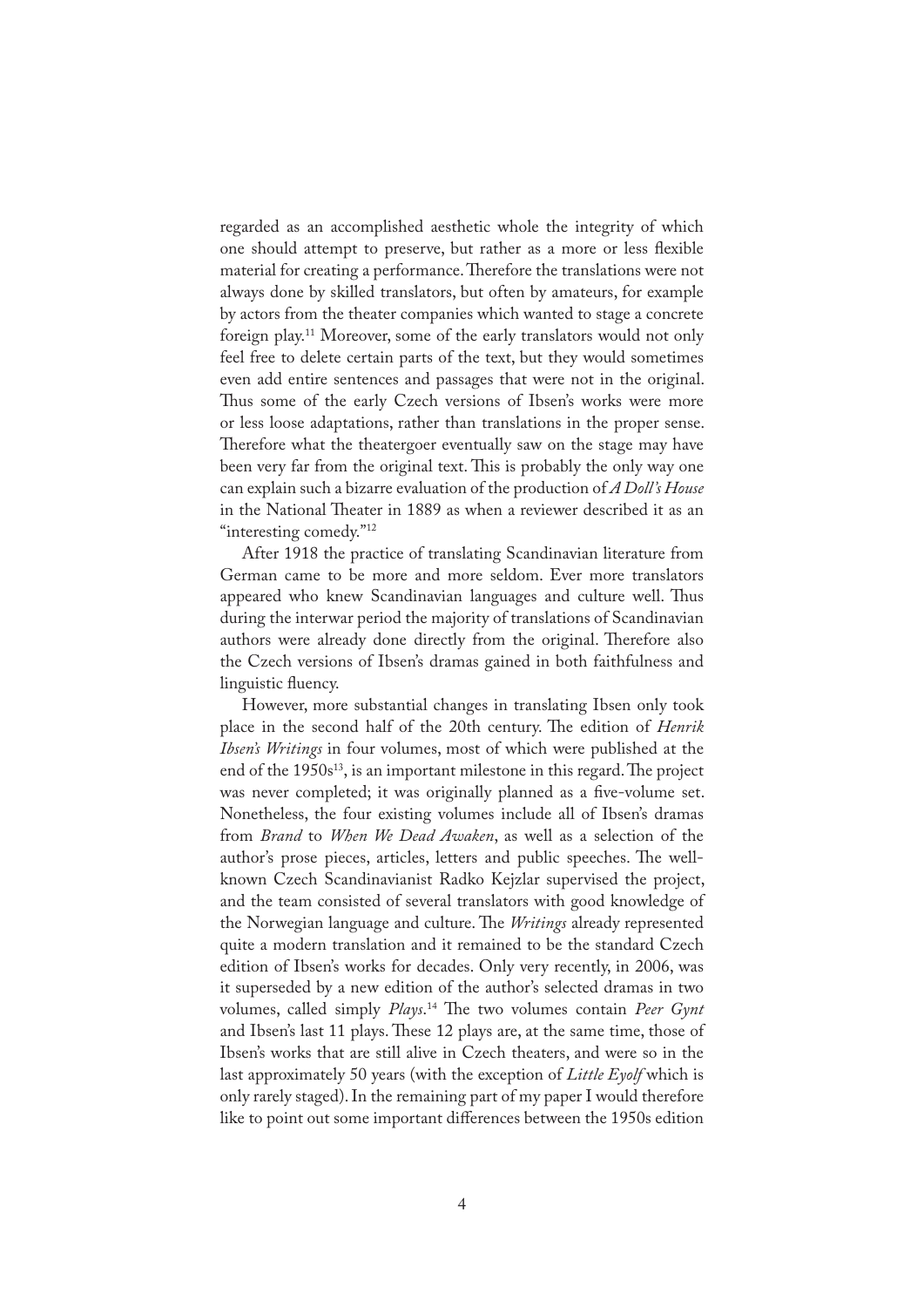and the 2006 edition. Unfortunately, I will have to disregard *Peer Gynt*, because the story of the Czech translations of *Peer Gynt* involves so many complicated and interesting issues that I would not be able to mention them all within the limited scope I have here.<sup>15</sup> Therefore I will only concentrate on Ibsen's last 11 plays, i.e., the works from *A Doll's House* onward. For the sake of simplicity, I will refer to the earlier versions of these texts as translations from the 1950s (if one disregards the volume which came out in 1975, all the 11 plays in question were published in the three remaining volumes in the years 1958–1960).

As I have already indicated, the four-volume edition of Ibsen's *Writings* includes relatively modern and reliable translations. However, as far as Ibsen's so-called social dramas of contemporary life are concerned, these translations are lacking in at least two major respects. First, they are not colloquial enough, and thus do not correspond to Ibsen's original intention, or, to put it in another way, to the style of the original plays. As is well known, Ibsen's characters were meant to speak an everyday colloquial language on stage. The author expressed this intention on various occasions, among others in a letter to Rasmus B. Anderson who was supposed to supervise the project of translating Ibsen into American English. In this letter Ibsen says:

[T]he language of the translation [should] be kept as close as possible to ordinary everyday speech; all the turns of phrase and expressions which belong only to books should most carefully be avoided in dramatic works, especially mine, which aim to produce in the reader or spectator a feeling that he is, during the reading or performance, witnessing a slice of real life.16

This effect is nowadays difficult to achieve in Norway without adjusting the language of the original text, because Norwegian has obviously changed since Ibsen's times. In contrast, foreign translators do not have to interfere with the original. They "only" need to find the appropriate stylistic register(s) which would mirror everyday speech in the target language.

This is precisely one of the areas in which the Czech translations from the 1950s did not succeed. The language of these versions was somewhat outdated already at the time they were published. The contemporary reader must have perceived it precisely as a language that "belongs only to books." There may be several explanations for this fact. In my opinion, the main reason is that Ibsen was already a great classic of world literature at that time, and presumably it was unthinkable for the translators to let Ibsen's characters speak in a too colloquial way due to a certain bias related to the dramatic genre: the language of drama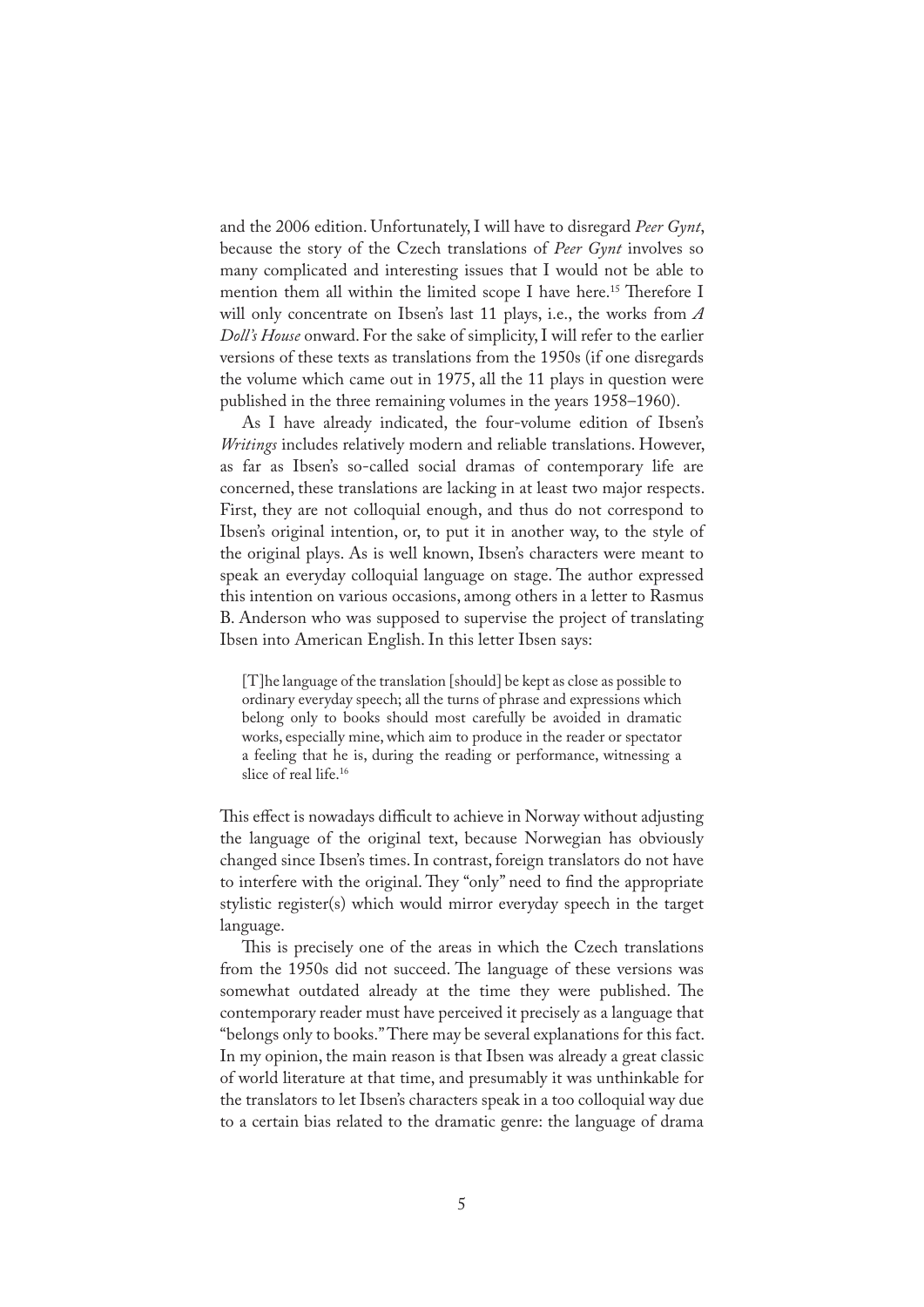must have a certain pathos, it must not be how the ordinary people really talk. The result is that the style of speech of Ibsen's characters in the translations from the 1950s is relatively pompous and turgid; the words and their forms were too often chosen from higher language registers. In this regard, the translations from 2006 represent a clear improvement. All the 11 plays in question in the latest edition are the work of František Fröhlich, one of the most accomplished Czech translators from Scandinavian languages. He began to translate the Norwegian playwright for Czech theaters in the 1980s, and the edition from 2006 can be regarded as a nice rounding off of his Ibsen efforts. One can perhaps argue that Fröhlich sometimes goes too far in his effort to make the text sound colloquial, but, in general, the characters in his versions really use a language people normally speak today.

The second major problematic aspect of the earlier translations concerns the repetition of thematically relevant words and significant motifs which one finds in the original texts. Ibsen's social dramas are well known for their meticulously designed networks of connections on various levels, and these connections are created by repeating the same words and expressions (some of them being clearly symbolic, others not).17 In order for each of these words to have the same effect it has in the original, the translator must try, as much as his or her native language allows him/her, to find a word which could be repeated throughout the play in the target language as well. This can, in itself, be quite difficult due to the semantic differences between similar words across various languages. But before the translator can even take up this task, he or she must realize first that such words exist in the original and what functions they have. Most of the translators of the 1950s edition did not pay enough attention to this phenomenon. Often enough, they did not realize that a particular word is repeated in the original in order to create a significant pattern of meaning, and they translated it inconsistently by non-identical expressions; or they simply do not seem to have taken the idea of consistency seriously enough. In other words, an important prerequisite for translating Ibsen's social plays is, among other things, a thorough literary analysis which enables one to understand the text's deep structures.

This is, once more, an area in which the 2006 edition of Ibsen's plays succeeds better than its predecessor. Fröhlich is the first Czech translator who has attempted rigorously and systematically to create the same consistent repetitions as those in the original. Fröhlich's translations also have other qualities than those I have mentioned, but these two aspects alone are important reasons that make his versions surpass the older edition of Ibsen's works and render it obsolete.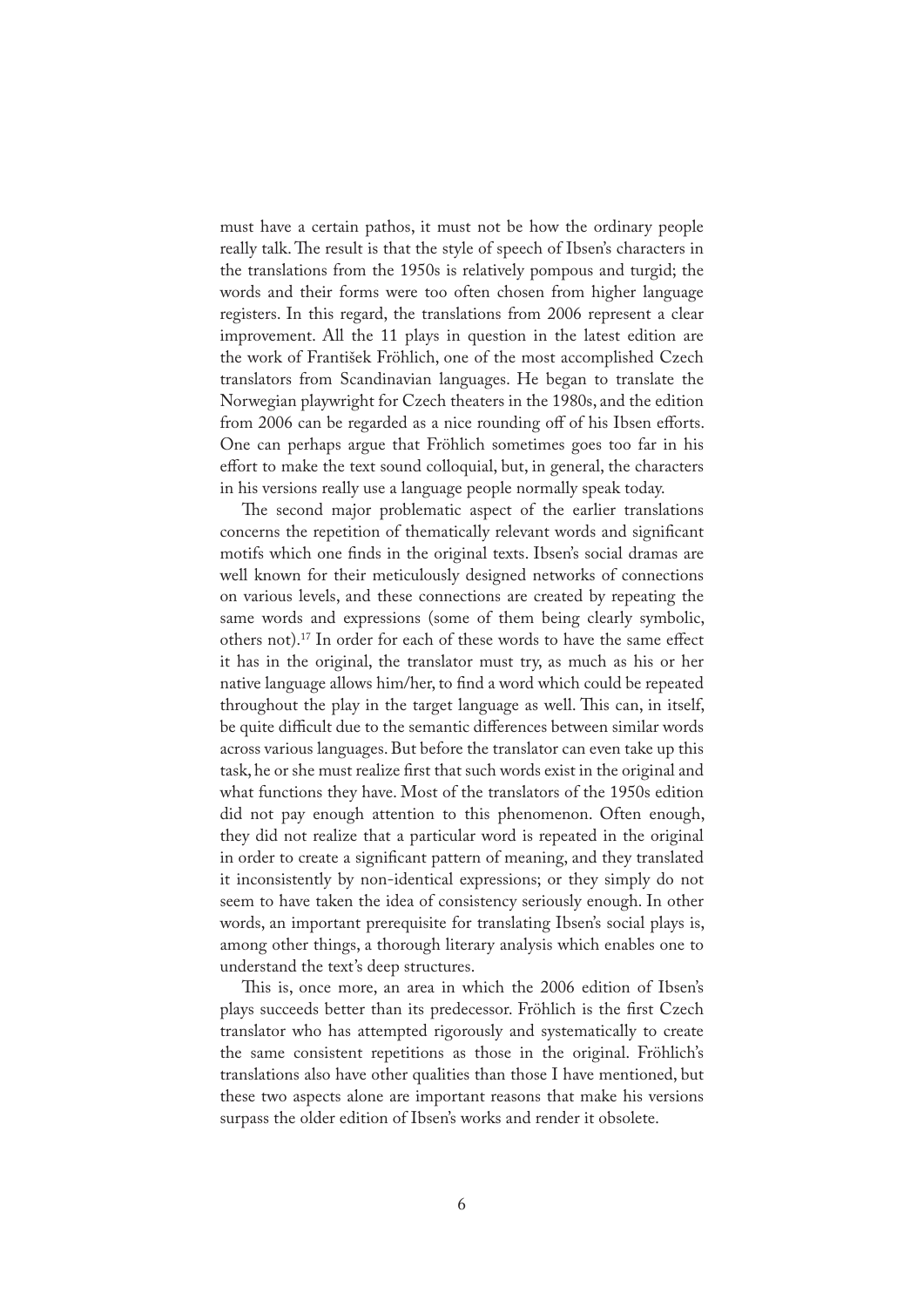�e recent translation of *Peer Gynt* that I have mentioned is also very good, and now a new translation – abbreviated and in prose – of *Brand* has appeared.<sup>18</sup> Thus one can conclude that Czech theaters can currently work with competent and recent translations of Ibsen's most important plays. This, I believe, is a pleasure for Scandinavianists and theatergoers alike.

## Notes

<sup>1</sup> The term "Czech Lands" also sometimes includes Silesia or the socalled Czech Silesia.

<sup>2</sup> Bohemians and Moravians are usually considered as two ethnic groups, not as two separate nations. The fact that the Czech word for both "Czechs" and "Bohemians" is one and the same ("Češi") can be a source of confusion, also in texts written in English, because some authors may use the English word "Czechs" to refer to both "Czechs" and "Bohemians" within a single text.

<sup>3</sup> Petra Mertinová's excellent study "České překlady Ibsenových dramat: *Et Dukkehjem*, *Gengangere*, *Fruen fra Havet* a *Hedda Gabler*" (master's thesis, Charles University in Prague, 2002) is so far the most extensive analysis of Ibsen's social dramas in Czech translation. For another important contribution, see František Fröhlich, "Jak se u nás překládal Ibsen," in Jiří Pechar (ed.), *Sborník Kruhu přátel českého jazyka 1986*, Prague: Sdružený klub ROH Melantrich, 1986, pp. 30–48.

<sup>4</sup> See Mertinová 2002, p. 36.

<sup>5</sup> See Fritz Paul, "World Maps of Translation: Ibsen from Norway to China," in Vigdis Ystad (ed.), *Ibsen at the Centre for Advanced Study*, Oslo: Scandinavian University Press, 1997, p. 71.

<sup>6</sup> Mertinová 2002, p. 35. Cf. also Radko Kejzlar, *Henrik Ibsen*, Prague: Orbis, 1956, p. 79.

<sup>7</sup> Lévin (pseudonym), *Divadelní list Máje* 1906, p. 61, qtd. in Mertinová 2002, p. 38; trans. M. H.

<sup>8</sup> Mertinová 2002, p. 38; trans. M. H. But see also Fröhlich 1986, p. 42.

<sup>9</sup> See, e.g., František Fröhlich, "České překlady Ibsenových her," in *Souvislosti* 1998:2, p. 59. Cf. also Fröhlich 1986, p. 46.

<sup>10</sup> Cf. Jiří Levý, *České teorie překladu: Vývoj překladatelských teorií a metod v české literatuře*, 2nd ed., 2 vols., Prague: Ivo Železný, 1996, vol. 1, p. 187.

<sup>11</sup> Mertinová 2002, p. 36.

<sup>12</sup> Anonymous, *Národní listy*, May 6 1889, qtd. in Petra Mertinová, "Ibsen na českých jevištích v letech 1878–1918," in *Disk* 2003:4, p. 110.